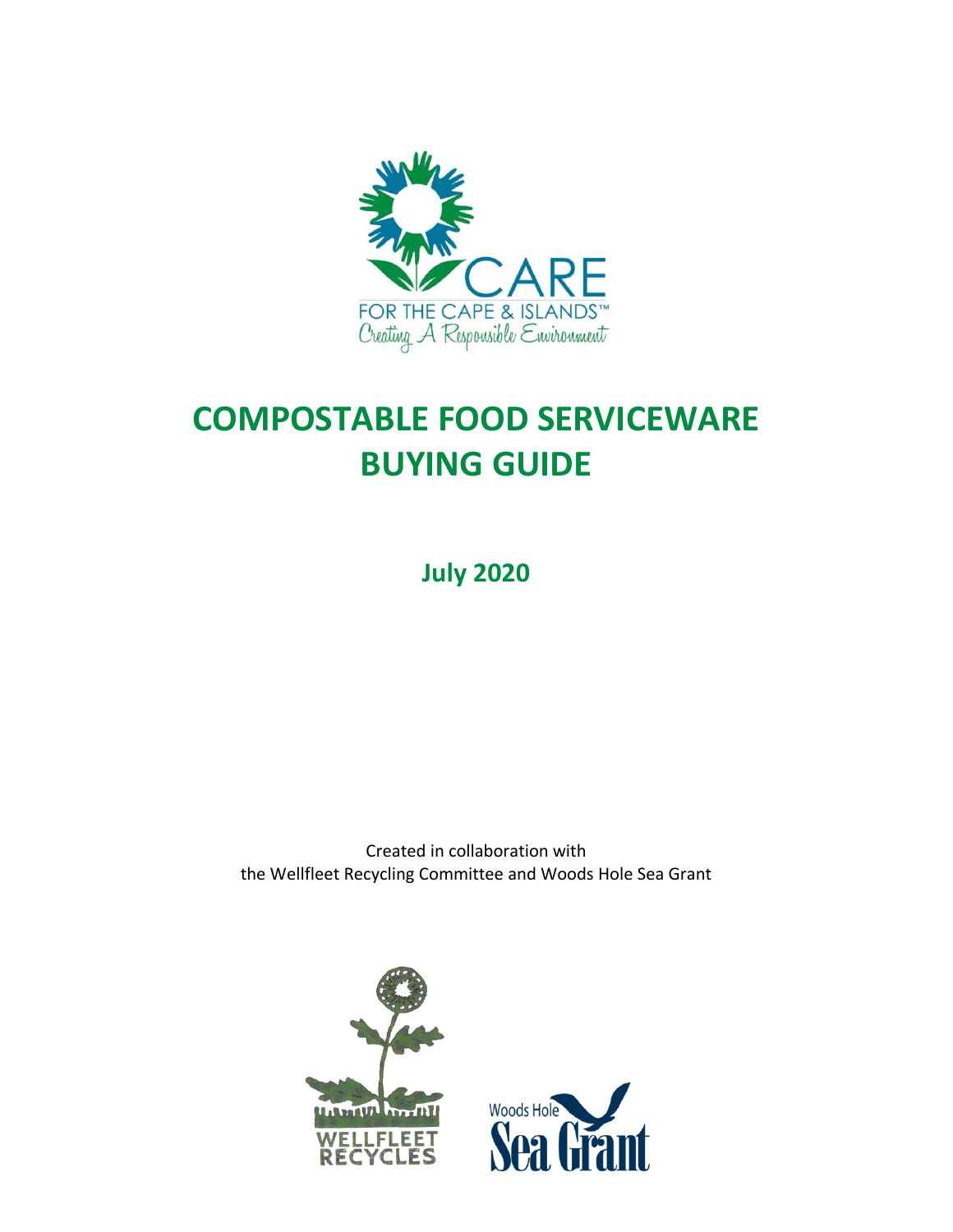# *COMPOSTABLE FOOD SERVICEWARE BUYING GUIDE*

# **PURPOSE**

The goal of this buying guide is to encourage restaurants and other food service businesses to use non-plastic disposable food serviceware when durable serviceware is not an option. This guide is a living document which will be updated periodically as new products become available.

In creating this guide, we chose disposable serviceware products with minimal adverse environmental and human health effects, to the best of our knowledge. These products are alternatives to petroleum-based plastic, which is a known human and environmental health hazard. Resources we used to evaluate products are provided below.

This guide is not an endorsement of these products. Only you can determine if these products meet your needs; most vendors do offer samples to help you evaluate products. We welcome your comments and suggestions since this guide is a work in progress. Please email us a[t hello@takecarecapecod.org.](mailto:hello@takecarecapecod.org?subject=Purchasing%20Guide)

# **RECOMMENDATIONS**

Reusable/durable washable serviceware is the most sustainable option for in-house and nearby dining. Durables use far less energy and resources over their lifetime, reduce waste sent to the landfill, and reduce litter in our streets, waterways, and oceans. For ideas and guidance on incorporating durable serviceware into your business, download the *Reusable Food Serviceware Guide 2015* from the [RethinkDisposable.org](https://www.rethinkdisposable.org/resources) website.

When reusables are not an option, single-use compostable serviceware is the next-best sustainable option, when composted along with your food waste. We recommend compostable products made from lined paperboard, molded fiber lined with PLA (a plant-based plastic substitute), bamboo, palm leaf, birch wood, and PLA (cutlery only).

PLA is compostable in industrial/commercial compost facilities only, due to the high temperatures needed for PLA to break down. However, too much PLA can be problematic for composting operations. We recommend avoiding PLA cups and food containers, and only using PLA cutlery, cup lids, and PLA-lined products.

The Compost Manufacturing Alliance (CMA) provides field disintegration testing for food service products. Commercial composters accept compostable products that are certified by the Biodegradable Products Institute (BPI). **Black Earth** is a commercial and residential compost hauler planning to start service on Cape Cod in 2020.

# **BUYING GUIDE CONTENT**

This version of the buying guide provides a few examples of compostable cold & hot cups, soup containers, plates, food trays/boats, to-go food containers, cutlery, food/deli wrap, cutlery, and straws.

The product information and pricing listed is from the vendor links provided as of June 2020. The pricing is per item for the quantity specified. In the future we would like to add more products, further research food serviceware certifications, and provide bulk-buying pricing from local distributors. We also hope to incorporate your feedback on the products listed and on products that you recommend.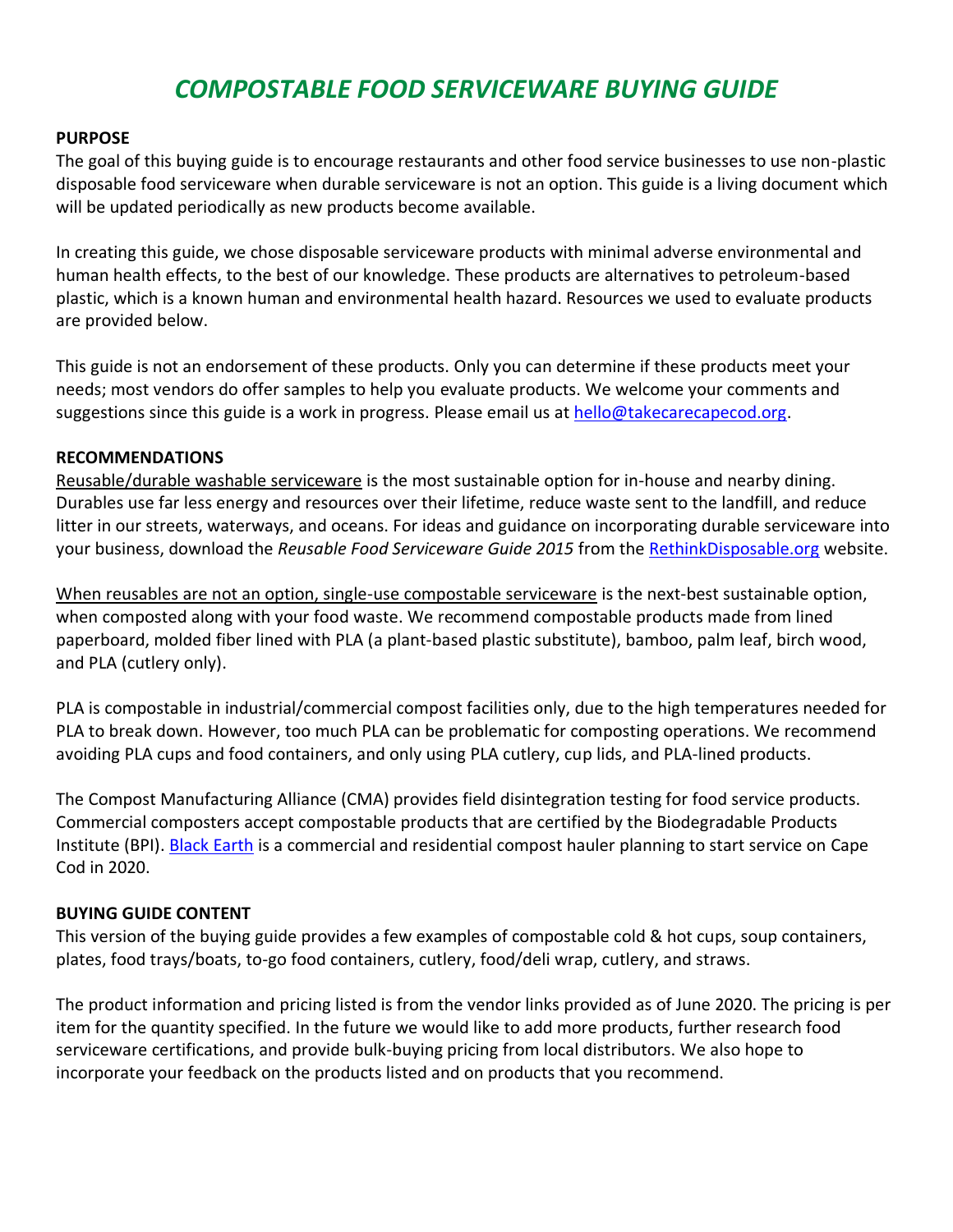# **COMPOSTABLE PRODUCTS DO'S & DON'TS**

| <b>CHOOSE</b>                                                                             | <b>AVOID</b>                                                                                                                        |
|-------------------------------------------------------------------------------------------|-------------------------------------------------------------------------------------------------------------------------------------|
| Products that are BPI and/or CMA certified.                                               | Products that claim to be "degradable" or<br>"biodegradable" or make vague claims that are not<br>certified by a third party.       |
| Paperboard products made from clay-coated paper,<br>or lined with a bio-wax or PLA        | Paperboard products lined with plastic, which are<br>not compostable                                                                |
| Molded Fiber products lined with PLA                                                      | Unlined Molded Fiber, which is usually treated with<br>unsafe fluorinated chemicals (PFAS)                                          |
| Bamboo, Palm leaf, or Birch wood products, which<br>are naturally moisture proof          | Clear PLA cups and food containers because<br>compost farms can't handle too much of it and<br>because it can contaminate recycling |
| Cutlery made from PLA as a lower cost alternative to<br>bamboo, palm leaf, or birch wood. | Plastic-lined paper products or plastic cutlery,<br>which contaminates compost                                                      |

#### **GLOSSARY**

PLA - Polylactic Acid, plant-based plastic substitute made from fermented starch such as corn PFAS - per- and polyfluoroalkyl substances

BIO-WAX - plant-based wax from soy or bees, alternative to petroleum-based wax

KRAFT PAPER - unbleached paper, chlorine-free

RENEWABLE RESOURCE - made from plants, not petroleum-based

RECYCLED CONTENT - percent of recycled content used in addition to new material

# **CERTIFICATIONS**

BPI - Biodegradable Products Institute CMA - Compost Manufacturers Association FSC - Forest Stewardship Council SFI - Sustainable Forestry Initiative

# **SOURCES**

[Biodegradable Products Institute \(BPI\)](https://bpiworld.org/) [Center for Environmental Health](https://www.ceh.org/) [Clean Production Action](https://www.cleanproduction.org/) [Clean Water Action, ReThink Disposable](https://www.rethinkdisposable.org/) [Compost Manufacturing Alliance](https://compostmanufacturingalliance.com/)

# **RESOURCES**

[Cape and Islands Green](https://capecdp.org/sustainable-future/cape-island-green) [Product Stewardship Institute Restaurant Guide](https://www.productstewardship.us/page/RestaurantGuide) [Plastisphere Podcast: Confused about Bioplastics?](https://anjakrieger.com/plastisphere/category/transcript/page/3/)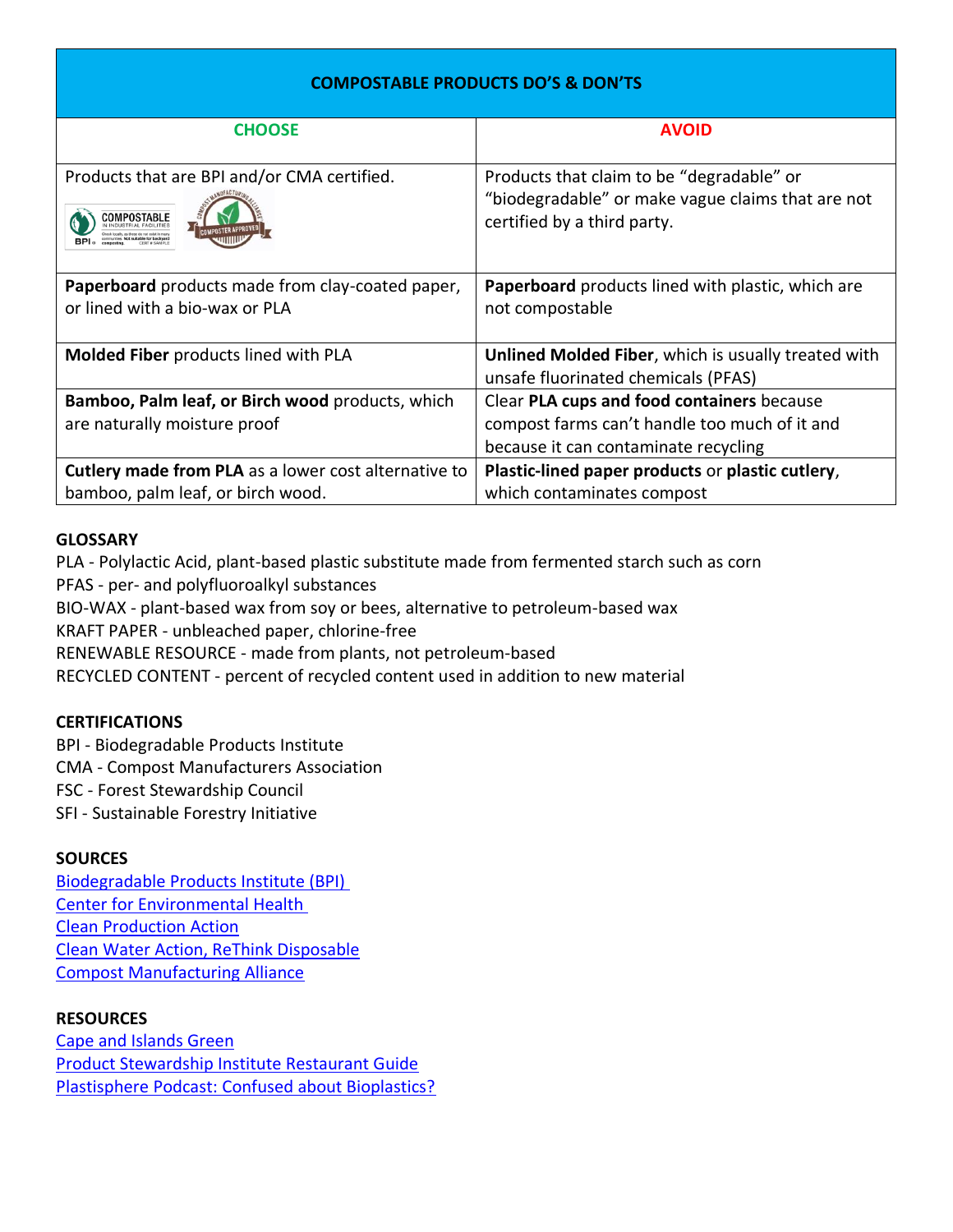# **PRODUCT GUIDE**

| <b>Product Link</b>                                                                          | <b>Vendor Pricing</b><br>per Item | <b>Product Sizing</b>           | <b>Image</b>         | <b>BPI/CMA</b><br><b>Certified</b> |
|----------------------------------------------------------------------------------------------|-----------------------------------|---------------------------------|----------------------|------------------------------------|
| Bare by Solo Eco-Forward 12 oz.<br><b>Wax Treated Printed Paper Cold</b><br>Cup              | \$0.071/qty 2000                  | 5, 7, 9, 10, 12, 16,<br>& 22 oz |                      |                                    |
| Ecotainer <sup>®</sup> Paper Cold Cup, 12 oz,<br><b>PLA coated</b>                           | \$0.08/qty 1000                   | 12, 16, 22, 32 oz               |                      |                                    |
| <b>World Centric, Compostable Cold</b><br>Cup, 12 oz, 100% Bamboo Paper,<br><b>PLA lined</b> | \$0.103/ qty 1000                 | 12, 16, 22 oz                   |                      |                                    |
| World Centric PLA Lid for 10-22 oz<br><b>Paper Cup</b>                                       | \$0.047/ qty 1000                 | Lid for 10-22 oz                |                      |                                    |
| Earth Cup Insulated 12 oz Hot Cup,<br><b>PLA lined</b>                                       | \$0.10/qty 500                    | 8,12,16,20 oz                   |                      |                                    |
| Kraft Earth Cup 12 oz Hot Cup,<br>Single-wall, PLA lined                                     | \$0.06/qty 500                    | 4,8,10,12,16,20<br><b>OZ</b>    | <b>B. Santo City</b> |                                    |
| Earth Cup PLA Lid Fits 10-20 oz<br><b>Earth Cups</b>                                         | \$0.06/qty 500                    | 10-20 oz                        |                      |                                    |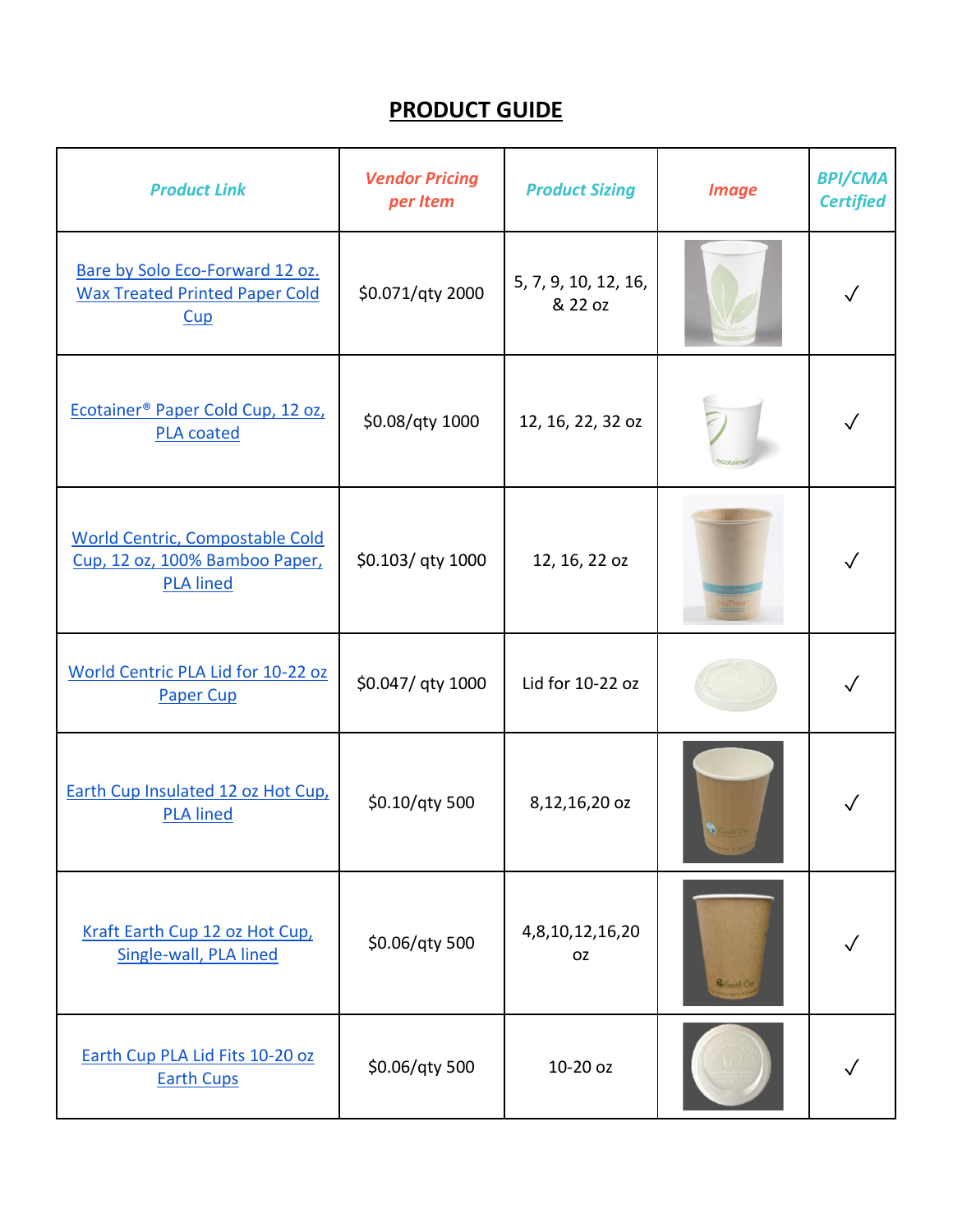| <b>Product Link</b>                                                          | <b>Vendor Pricing</b><br>per Item | <b>Product Sizing</b>        | <b>Image</b> | <b>BPI/CMA</b><br><b>Certified</b> |
|------------------------------------------------------------------------------|-----------------------------------|------------------------------|--------------|------------------------------------|
| EcoProducts World Art™ Insulated<br>Hot Cups, 12 oz, PLA lined               | \$0.19/qty 600                    | 8,12,16,20 oz                |              |                                    |
| EcoProducts World Art™ Hot Cup<br>12 oz, PLA lined                           | \$0.14/qty 1000                   | 4,8,10,12,16,20<br><b>OZ</b> |              |                                    |
| EcoProducts 10-20 oz. PLA<br>Compostable Hot Cup Lid                         | \$0.14/qty 800                    | 10-20 oz                     |              |                                    |
| EcoChoice 12 oz. Sleeveless Kraft<br>Compostable Paper Hot Cup, PLA<br>lined | \$0.12/qty 500                    | 8,10,12,16,20 oz             |              |                                    |
| EcoChoice 8-20 oz Translucent PLA<br>Compostable Paper Hot Cup Lid           | \$0.06/qty 1000                   | 8-20 oz                      |              |                                    |
| World Centric 12 oz FSC <sup>®</sup> Paper<br>Hot Cup - Kraft, PLA lined     | \$0.12/qty 1000                   | 8,10,12,16,20 oz             |              |                                    |
| World Centric Fiber Sip Lid for 10-<br>20 oz Hot Cups                        | \$0.09/qty 1000                   | 10-20 oz                     |              |                                    |
| Stalkmarket® Planet+ Compostable<br><b>Soup Container, PLA lined</b>         | \$0.11/qty 1000                   | 8 oz                         |              |                                    |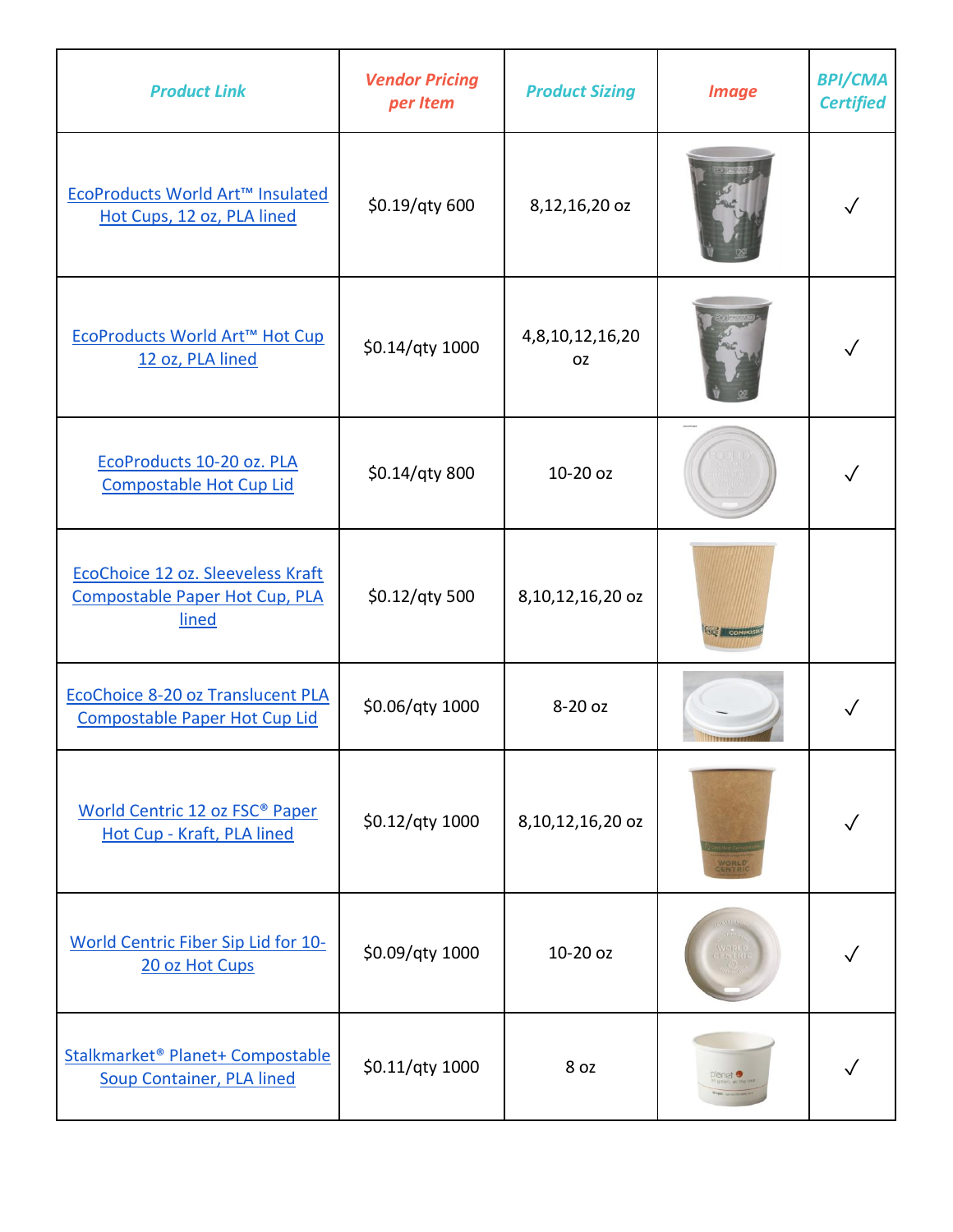| <b>Product Link</b>                                                                             | <b>Vendor Pricing</b><br>per Item | <b>Product Sizing</b> | <b>Image</b> | <b>BPI/CMA</b><br><b>Certified</b> |
|-------------------------------------------------------------------------------------------------|-----------------------------------|-----------------------|--------------|------------------------------------|
| Stalkmarket <sup>®</sup> PLA lined Paper Lid<br>for 8 oz Soup Container                         | \$0.16/qty 500                    | 8 oz                  |              |                                    |
| Stalkmarket <sup>®</sup> PLA Lid for 8 oz Soup<br>Container                                     | \$0.09/qty 1000                   | 8 oz                  |              |                                    |
| Bio & Chic, Brown Kraft Soup Cup<br>8 oz with lid                                               | \$0.35/qty 500                    | 8 oz                  |              |                                    |
| Eco-Products, World Art™ Paper<br><b>Soup Container, PLA lined</b>                              | \$0.146/qty 1000                  | 8,12,16,32 oz         |              |                                    |
| Eco-Products, GreenStripe® Paper<br><b>Food Container, PLA lined</b>                            | \$0.146/qty 1000                  | 8, 12, 16 oz          |              |                                    |
| Eco-Products, EcoLid <sup>®</sup> for 8 - 10 oz.<br>World Art <sup>™</sup> Soup Containers, PLA | \$0.126/qty 1000                  | 8-10 oz               | ENEWABLI     |                                    |
| Eco-Products, 2lb Food Trays,<br>Kraft, Green Leaf Print Design,<br>Clay-coated paperboard      | \$0.096/qty 1000                  | $1,2,3,4$ & 5 lb      |              |                                    |
| <b>World Centric Fiber To-Go Box,</b><br><b>PLA lined</b>                                       | \$0.299/qty 400                   | 20 <sub>oz</sub>      |              |                                    |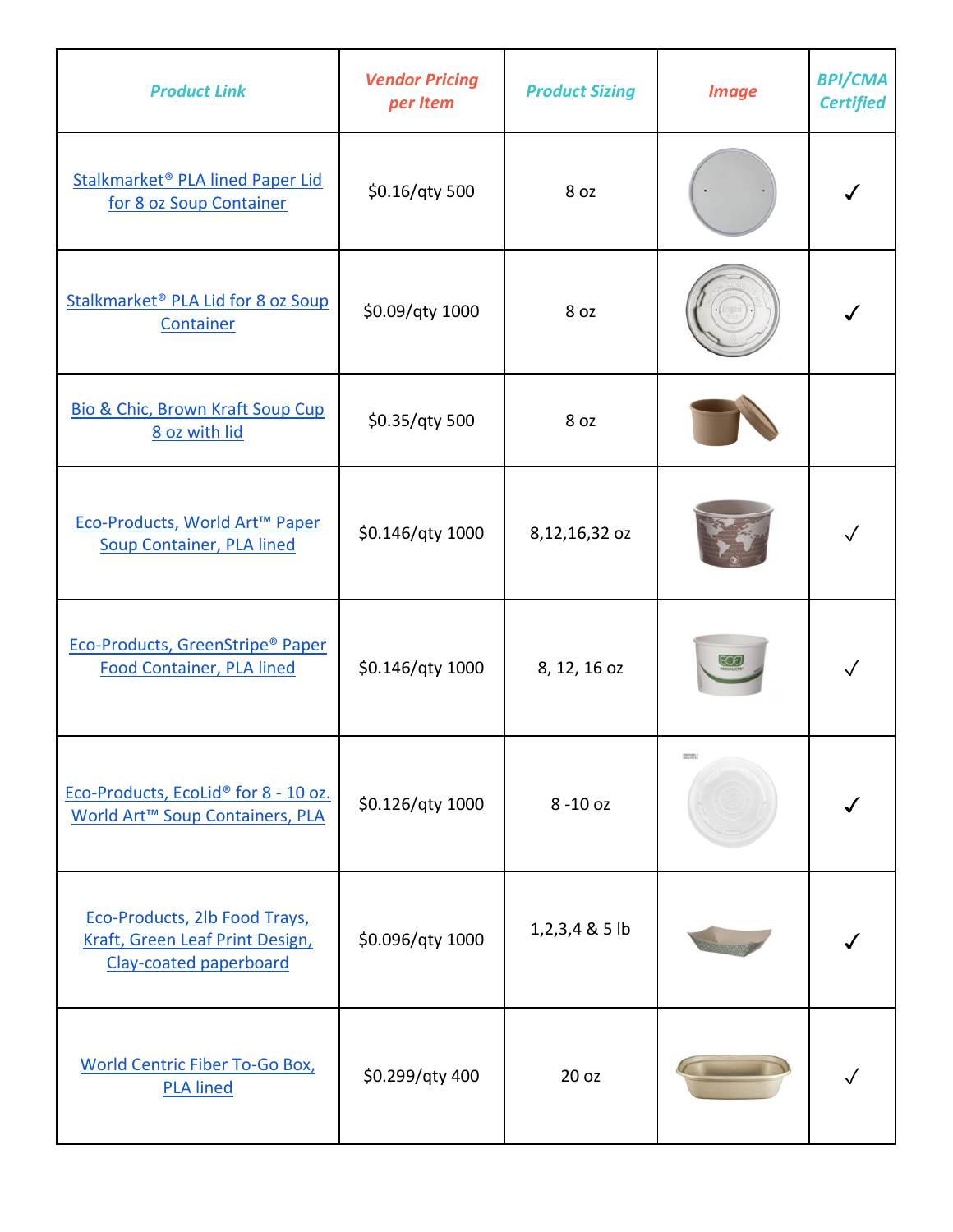| <b>Product Link</b>                                         | <b>Vendor Pricing</b><br>per Item | <b>Product Sizing</b> | <b>Image</b> | <b>BPI/CMA</b><br><b>Certified</b> |
|-------------------------------------------------------------|-----------------------------------|-----------------------|--------------|------------------------------------|
| <b>World Centric Fiber To-Go Box,</b><br><b>PLA lined</b>   | \$0.352/qty 400                   | 32 oz                 |              |                                    |
| <b>World Centric Fiber To-Go Box PLA</b><br><b>Lid</b>      | \$0.2797/qty 400                  | 20 & 32 oz            |              |                                    |
| <b>World Centric PLA-lined Fiber Tray</b>                   | \$0.380/qty 400                   | 36 oz                 |              |                                    |
| <b>World Centric Fiber Lid for 10"</b><br><b>Fiber Tray</b> | \$0.237/qty 400                   | 10''                  |              |                                    |
| <b>World Centric PLA-lined Fiber</b><br><b>Clamshell</b>    | \$0.51/qty 300                    | 8.8x8.2x2.9           |              |                                    |
| <b>World Centric PLA-lined Fiber</b><br><b>Hoagie Box</b>   | \$0.395/qty 500                   | 9.2x6.4x3.1           |              |                                    |
| <b>Eco-Products, French Fry Scoop,</b><br>Clay-coated paper | \$0.166/qty 1000                  | 4.6''                 |              |                                    |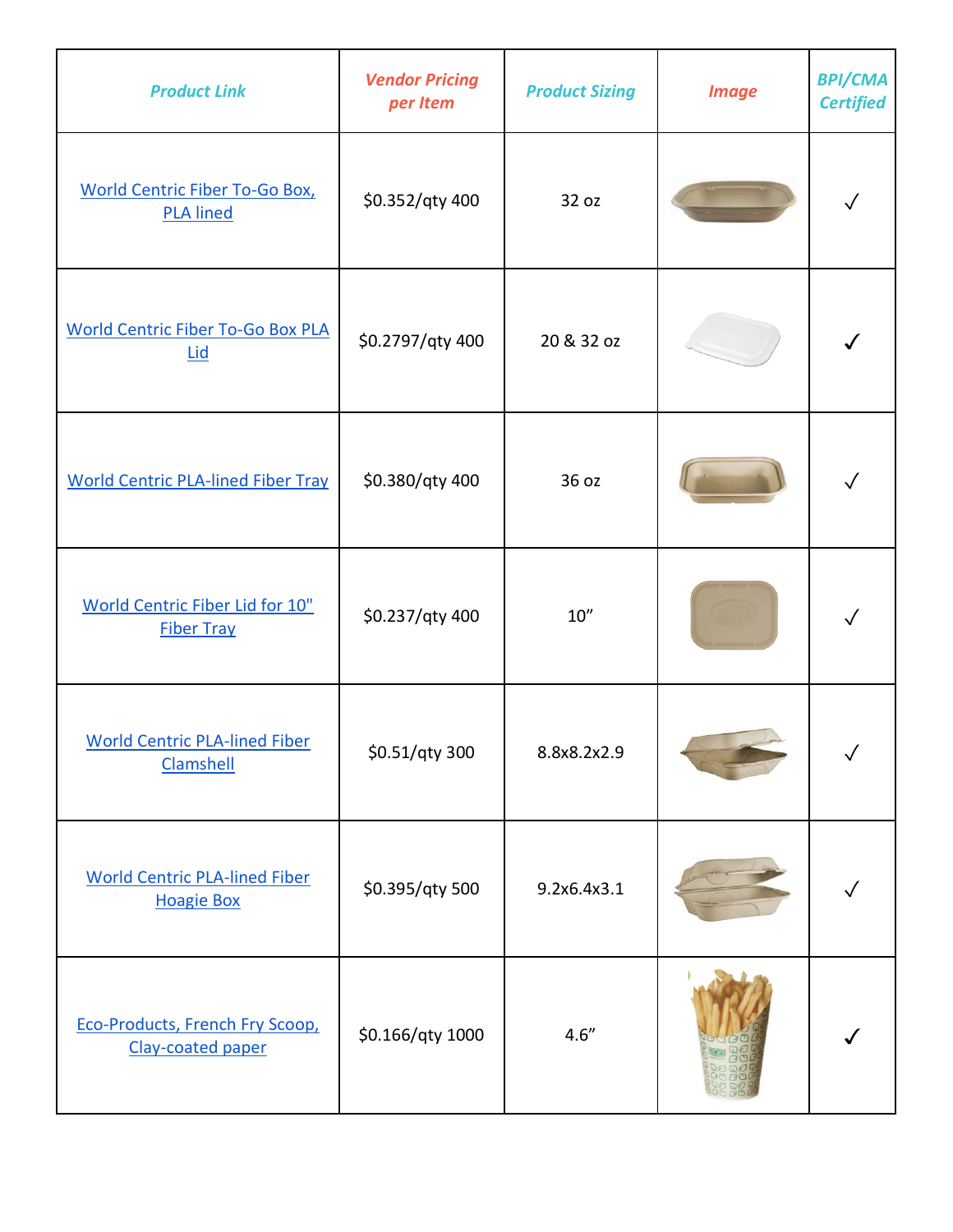| <b>Product Link</b>                                                                           | <b>Vendor Pricing</b><br>per Item | <b>Product Sizing</b> | <b>Image</b>         | <b>BPI/CMA</b><br><b>Certified</b> |
|-----------------------------------------------------------------------------------------------|-----------------------------------|-----------------------|----------------------|------------------------------------|
| Solo MP9R-J8001 Symphony 8<br>1/2" Medium Weight Clay-coated<br><b>Paper Plate</b>            | \$0.073/qty 500                   | 6, 7, 8.5"            |                      |                                    |
| <b>Transitions to Earth, PFAS-Free</b><br>Compostable 6-inch Paper Plate,<br><b>PLA lined</b> | \$0.199/qty 100                   | 6"                    |                      |                                    |
| <b>Transitions to Earth, PFAS-Free</b><br>Compostable 9-inch Paper Plate,<br><b>PLA lined</b> | \$0.199/qty 100                   | 9''                   |                      |                                    |
| Bambu Veneerware, 5" square<br>plate                                                          | \$0.66/qty 100                    | 5''                   |                      |                                    |
| Bambu Veneerware, 7" square<br>plate                                                          | \$0.80/qty 100                    | 7''                   | <b>DOLLION</b>       | ✓                                  |
| <b>Birchware Square or Round</b><br>Wooden Plate - 6"                                         | \$0.09/qty 1000                   | 6''                   | birchware<br>1910-19 |                                    |
| Birchware Round Wooden Plate -<br>9"                                                          | \$0.36/qty 1000                   | 9''                   | birchware            |                                    |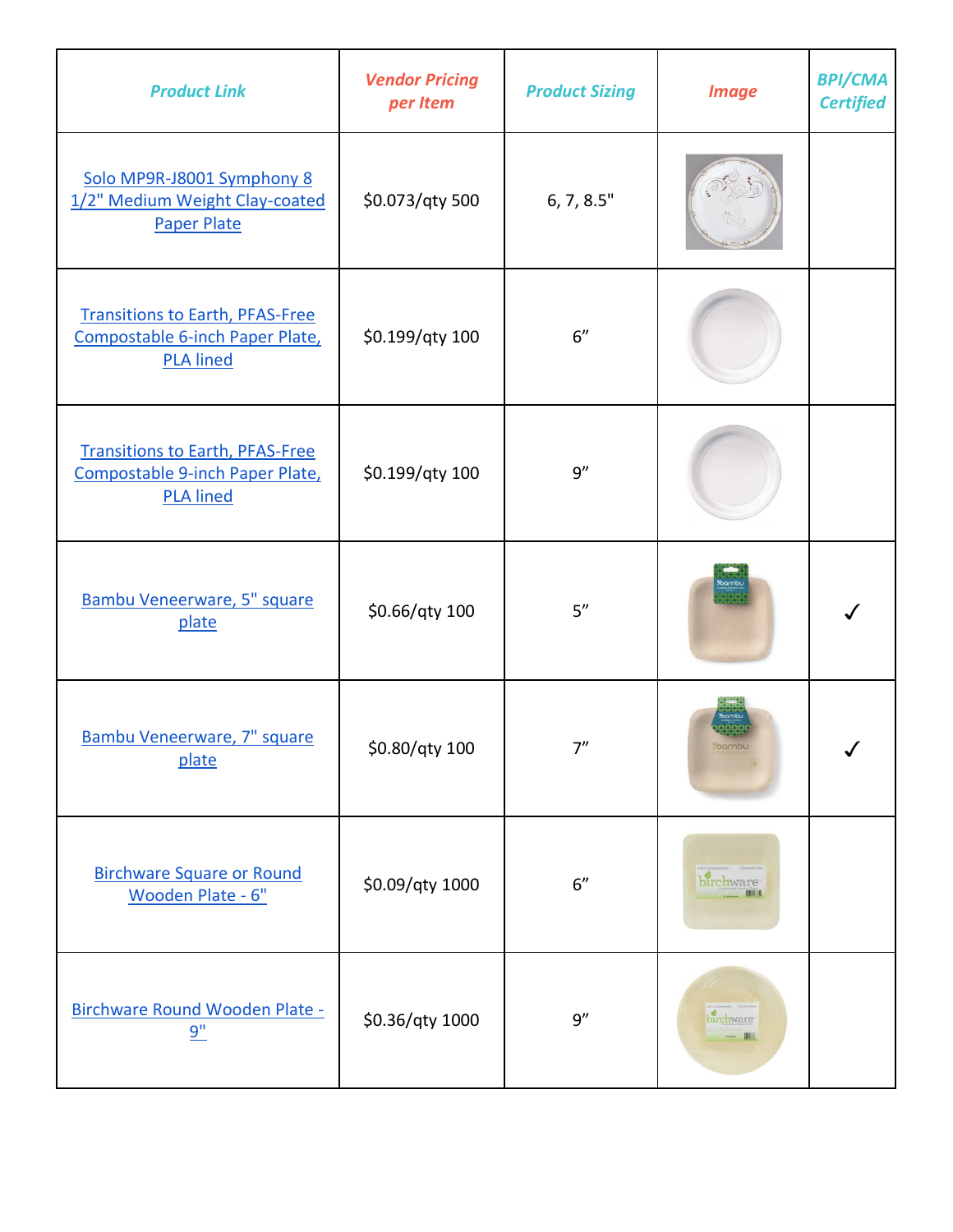| <b>Product Link</b>                                                                                                        | <b>Vendor Pricing</b><br>per Item | <b>Product Sizing</b>                                  | <b>Image</b> | <b>BPI/CMA</b><br><b>Certified</b> |
|----------------------------------------------------------------------------------------------------------------------------|-----------------------------------|--------------------------------------------------------|--------------|------------------------------------|
| Durable Packaging 12" x 10 3/4"<br><b>Green Choice Interfolded Kraft</b><br>Unbleached Brown Soy Wax Deli<br><b>Sheets</b> | \$4.95 box/12 box<br>case         | 500 Sheets, 6, 8,<br>10, 12, & 15" X 10<br>3/4" sheets |              |                                    |
| Bambu Veneerware, 6.5" fork,<br>spoon, knife                                                                               | \$0.26/qty 250                    | 6.5''                                                  |              |                                    |
| 6 Inch Wooden Cutlery Spoon,<br>100% A Grade white birch                                                                   | \$0.05/qty 2000                   | 6"                                                     |              |                                    |
| Birchware Classic Wooden Forks,<br>Spoons, Knives - 6.5"                                                                   | \$0.047/qty 2500                  | 6.5''                                                  |              |                                    |
| Birchware Mini Wooden Spork,<br>$S$ poon - $4"$                                                                            | \$0.032/qty 1000                  | 4"                                                     | <b>AAA</b>   |                                    |
| <b>FirstChoice EcoNaturals WOODEN</b><br>FORKS, SPOONS, Birch, 6.25"                                                       | \$0.039/qty 2000                  | 6.25''                                                 |              |                                    |
| Patra® Eco-Dinnerware Palm Leaf<br>Basic Forks, Knives, 6"                                                                 | \$0.099/qty 100                   | 6"                                                     |              |                                    |